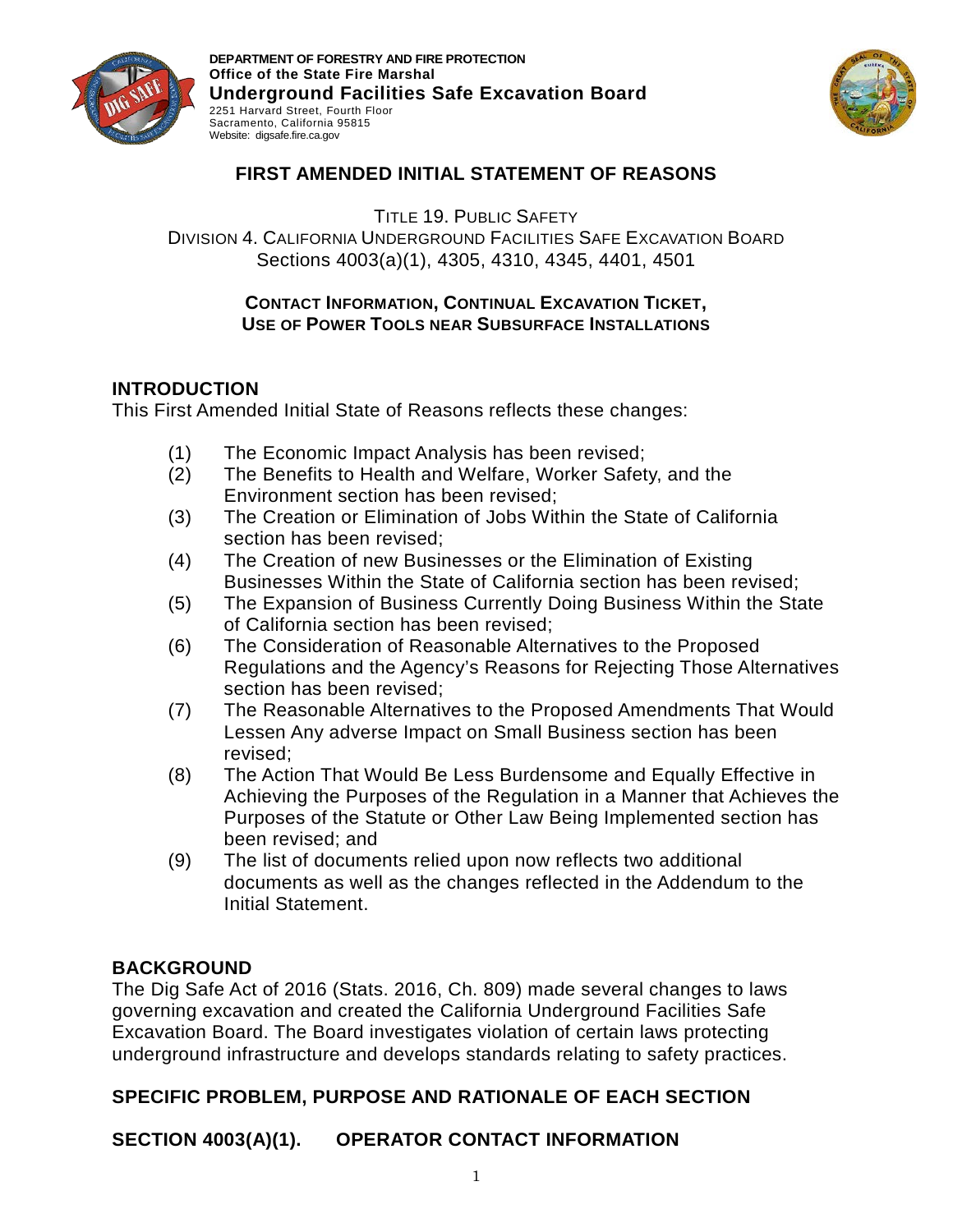### **PROBLEM STATEMENT**

In certain circumstances, excavators need to contact operators of subsurface installations that are, or may be, in conflict with intended excavation. Operator contact information is usually available to excavators only through one of the two regional notification centers, DigAlert or USA North. If an operator has not provided current contact information to the appropriate call center, then the excavation work can be delayed while attempts are made to identify and reach the operator.

#### **SPECIFIC PURPOSE OF THE REGULATION**

The purpose of the proposed regulation is to make operator contact information available to excavators who need to determine the exact location of a subsurface installation.

### **NECESSITY & BENEFITS**

Excavators may need to contact a person who can assist the excavator in determining the exact location of a subsurface installation for a number of reasons, including to provide instructions for accessing to a site to mark the location of underground facilities (Gov. Code § 4216.2(h)), discuss excavation activities that may affect a subsurface facility (Gov. Code § 4216.4(d)), discuss the use of power tools rather than hand tools to expose a facility (Gov. Code § 4216.4(a)), if the excavator cannot locate the facility (Gov. Code § 4216.4(b)), if an excavator damages a facility (Gov. Code § 4216.4(c)), and regarding work to be performed in an area of continual excavation. (Gov. Code § 4216.10.)

If an operator does not provide current contact information to the regional notification center, then the center cannot provide it to the excavator. The center or the excavator then must spend time attempting to locate the correct information.

The Legislature adopted Government Code section 4216.4(a)(2)(C) and required the Board to adopt regulations governing the use of power equipment to expose subsurface installations. The communication facilitated by this regulation is necessary for determining how and when such equipment can be used.

### **SECTION 4305 PERSONS ELIGIBLE TO WORK UNDER A CONTINUAL EXCAVATION TICKET**

### **PROBLEM STATEMENT**

In areas where excavation work is ongoing or recurring as part of agricultural or flood control operations, an excavator can obtain a continual excavation ticket. (Gov. Code § 4216.10.) Given the nature of that work, it's common for multiple persons to perform the excavation work over time. In some instances, those persons are not all informed of the nature of the approved work and the location of any subsurface facilities. That lack of information jeopardizes the safety of both workers and facilities.

#### **SPECIFIC PURPOSE OF THE REGULATION**

The purpose of this regulation is to ensure that all persons performing work under a ticket for an area of continual excavation are informed of the area in which the work is to be performed, the location of any subsurface facilities, and the type of work to be performed.

#### **NECESSITY & BENEFITS**

The Legislature adopted Government Code section 4216.11 and required the Board to adopt regulations specifying the nature of a plan for managing an area of continual excavation. It's necessary that all persons performing the planned work be made aware of the plan details.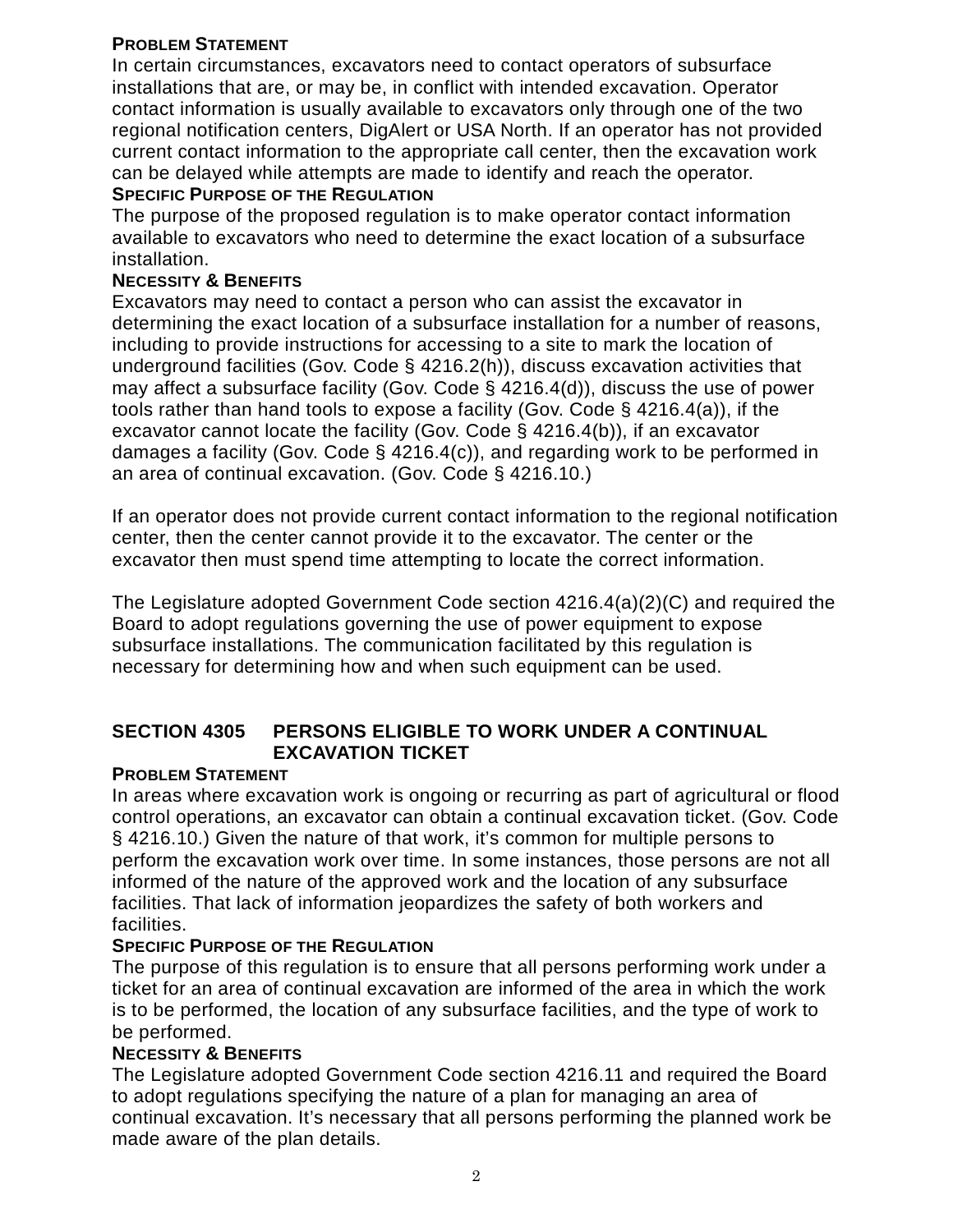## **SECTION 4310. CONTINUAL EXCAVATION TICKET RENEWAL REMINDER PROBLEM STATEMENT**

Tickets for work in areas of continual excavation permit recurring excavation work to be performed for one year from the date of issuance. (Gov. Code § 4216.10(d).) Once the ticket expires, work must stop until the excavator obtains a new ticket. The Board anticipates that, given the one-year duration of the ticket, some excavators will forget to timely renew their tickets.

#### **SPECIFIC PURPOSE OF THE REGULATION**

When an excavator has provided contact information to the regional notification center and has consented to an electronic contact from the center, this regulation will require regional notification centers to provide an electronic reminder notice in before the ticket expires. The center is also responsible for assisting excavators with the renewal of the ticket.

#### **NECESSITY & BENEFITS**

 $\overline{a}$ 

The Legislature has adopted Government Code section 4216.10 and required the Board to adopt regulations providing for the renewal of continual excavation tickets for areas on which no subsurface installations are present, or to eliminate the requirement for a renewal ticket altogether. The statute also specifies the manner in which the ticket may be renewed. This regulation implements and makes clear that provision.

The Legislature adopted Government Code section 4216.11 and required the Board to adopt regulations specifying the nature of a plan for managing an area of continual excavation. Facility operators are given notice of the ticket renewal, and so also of the need for a meeting with the excavator to confirm, or modify, the plan for excavation at the site.

Based on available data,<sup>[[1\]](#page-2-0)</sup> the Board determined that the renewal process needed to be modified rather than eliminated because the process could be eliminated for less than one-tenth of 1% of the farmland in California.

To make that determination, staff first analyzed statewide parcel data, spatial data on farmland derived from the National Land Cover Data Set, and locations of high priority facilities covering transmission lines for oil, gas, and hazardous waste. This analysis indicated that very few of the farmland parcels, perhaps as few as 5%, had high priority facilities present. Which meant that 95% of the farmland parcels could potentially be eligible for an exception to the renewed ticket requirement.

Staff then also analyzed anonymized, combined service area polygons which regional call centers developed from shape files provided by utility operators. The relations between that shape file data and parcel data indicated that only 0.082 percent of farmland parcels were located outside of a service area polygon.

Given the disparities between the analyses, and the Board's current inability to obtain more precise shape file data, at this time, the Board is not able to identify an

<span id="page-2-0"></span><sup>[1]</sup> See, discussion in the April 16, 2019 staff report a[t https://digsafe.fire.ca.gov/media/2046/item-6-area](https://digsafe.fire.ca.gov/media/2046/item-6-area-of-continual-excavation-renewal-ticket-requirement.pdf)[of-continual-excavation-renewal-ticket-requirement.pdf,](https://digsafe.fire.ca.gov/media/2046/item-6-area-of-continual-excavation-renewal-ticket-requirement.pdf) also included in the list of documents relied upon, below.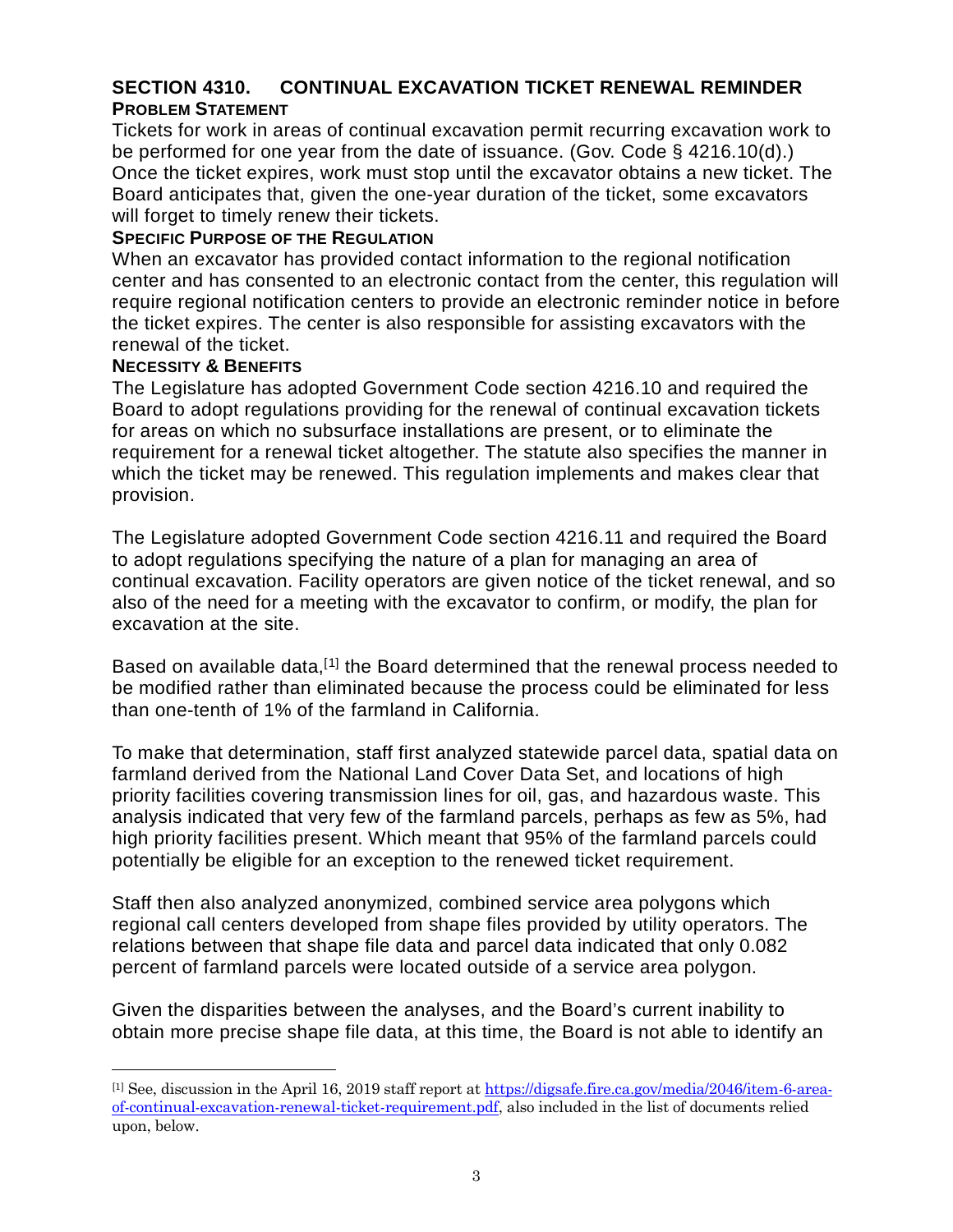effective process for identifying farmland parcels for which excavators would not need to renew tickets.

# **SECTION 4345. ONSITE MEETING & PLAN FOR CONTINUAL EXCAVATION NEAR HIGH PRIORITY SUBSURFACE INSTALLATION**

### **PROBLEM STATEMENT**

Tickets for work in areas of continual excavation permit recurring excavation work to be performed for one year from the date of issuance. (Gov. Code § 4216.10(d).) If the area contains a high priority subsurface installation, an excavator must meet with the operator before starting work. (Gov. Code § 4216.10.) If those provisions applied to a renewed ticket in the same way they applied to a new ticket, then an excavator obtaining the renewed ticket would have to stop work until the meeting occurred. **SPECIFIC PURPOSE OF THE REGULATION**

This regulation permits the holder of a renewed continual excavation ticket to continue working for 30 days to permit the excavator and operator to meet and agree to a plan for the continued excavation.

#### **NECESSITY & BENEFITS**

This regulation permits certain excavators to continue performing planned, recurring work, for a reasonable time, until the operator can meet with the excavator to develop or confirm the plan for protecting the high priority installation present in the area of excavation.

The Legislature has adopted Government Code section 4216.10 and required an excavator planning to perform continual excavation work near a high priority subsurface installation to meet with the operator before beginning work. (Gov. Code § 4216.10(c).) This regulation clarifies and applies that provision as applied to a renewed ticket for an area of continual excavation.

The Legislature adopted Government Code section 4216.11 and required the Board to adopt regulations specifying the nature of a plan for managing an area of continual excavation. This regulation clarifies and applies that provision as applied to a renewed ticket.

### **SECTION 4401 EXCAVATOR CONTACT INFORMATION**

#### **PROBLEM STATEMENT**

In certain circumstances, operators of subsurface installations need to contact excavators who are doing work near a subsurface installation. Excavator contact information is usually available to operators only through excavation tickets provided by one of the two regional notification centers, DigAlert or USA North. If an excavator's contact information, as provided to the appropriate call center, is incorrect, the excavation work can be delayed while attempts are made to identify and reach the excavator.

#### **SPECIFIC PURPOSE OF THE REGULATION**

The purpose of the proposed regulation is to make excavator contact information available to operators.

#### **NECESSITY & BENEFITS**

Operators may need to contact an excavator for a number of reasons, including to report difficulty accessing to the construction site to mark the location of underground facilities (Gov. Code § 4216.2(h)), discuss excavation activities that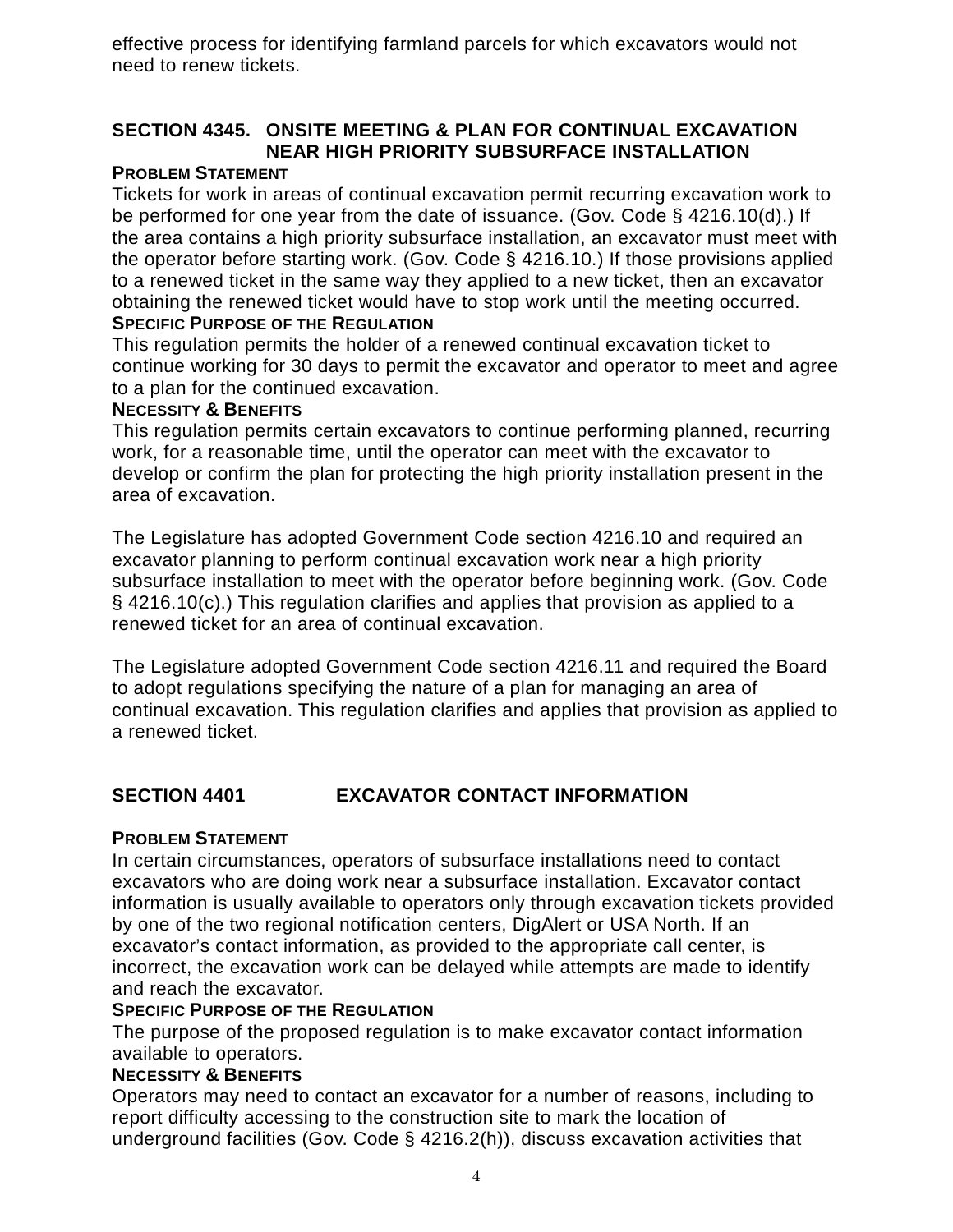may affect a subsurface facility (Gov. Code § 4216.4(d)), coordinate an onsite meeting (Gov. Code § 4216.2(c)), discuss the use of power tools rather than hand tools to expose a facility (Gov. Code § 4216.4(a)), perform repairs if an excavator damages a facility (Gov. Code § 4216.4(c)), and regarding work to be performed in an area of continual excavation. (Gov. Code § 4216.10.)

If an excavator does not provide current contact information to the regional notification center, then the center cannot provide it to the operator, requiring either the center or the operator to spend time attempting to locate the correct information.

The Legislature adopted Government Code section 4216.4(a)(2)(C) and required the Board to adopt regulations governing the use of power equipment to expose subsurface installations. The communication necessary for determining how and when such equipment can be used is facilitated by this regulation.

## **SECTION 4501. USE OF POWER TOOLS TO LOCATE SUBSURFACE INSTALLATION**

### **PROBLEM STATEMENT**

An excavator cannot use power tools within the tolerance zone of a subsurface installation before first using hand tools to determine the exact location of the installation. (Gov. Code § 4216.4(a)(1).) In some instances, most often in hard or rocky soil, hand tools cannot effectively remove enough material to expose an installation.

### **SPECIFIC PURPOSE OF THE REGULATION**

This regulation permits the use of power tools to locate a subsurface utility if the excavator satisfies certain conditions.

#### **NECESSITY & BENEFITS**

The Legislature adopted Government Code section 4216.4 and directed to Board to adopt regulations that permit use of power tools in the tolerance zone before the subsurface installation is located. (Gov. Code § 4216.4(a)(2)(C).) Those regulations will provide an exception to section 4216.4(a), which requires the use of hand tools to locate the installation before power tools can be used.

The Legislature adopted Government Code section 4216.18 and required the Board to develop standards for safely using power tools to excavate near subsurface installations. (Gov. Code § 4216.18(b).)

All initial statements of reasons requirements for the proposed regulations have been satisfied.

### **TECHNICAL, THEORETICAL, AND/OR EMPIRICAL STUDY, REPORTS, OR DOCUMENTS**

The Board relied on the following sources:

- 1. Letter from Alan K. Mayberry to Attorney General Kamala Harris, December 22, 2015
- 2. Online surveys created by the Board, which 1) operators and 2) all other stakeholders were invited to take (03/14/2019 to 04/30/2019) and the results of those two surveys.
- 3. AB 1914 Bill Analysis, Assembly Floor, August 30, 2018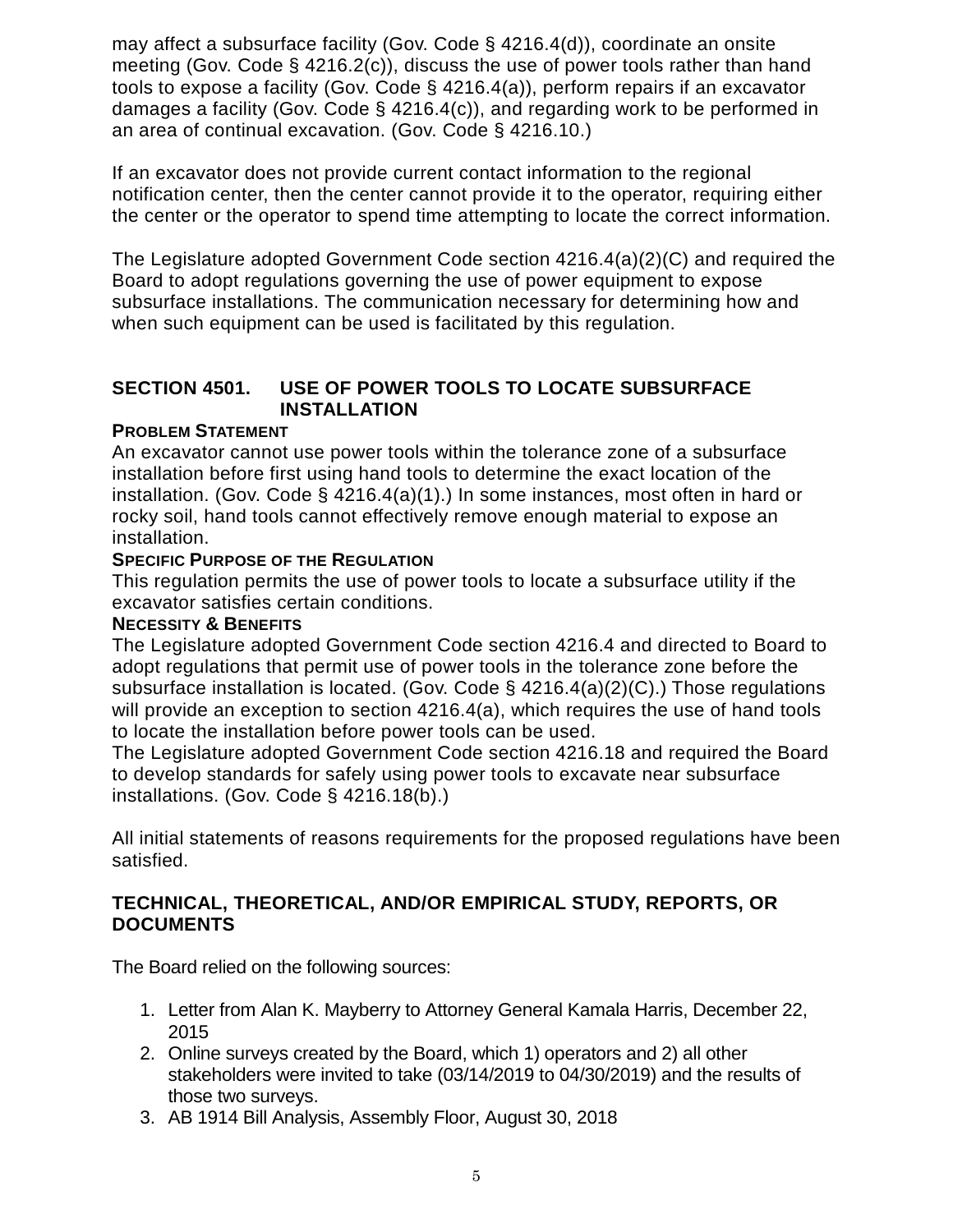- 4. "Staff report: AB 1914 Initial Discussion on Scope of Implementation," Agenda Item 7, November 8, 2018, [https://digsafe.fire.ca.gov/media/2045/item-7-initial](https://digsafe.fire.ca.gov/media/2045/item-7-initial-discussion-on-ab-1914-regulations.pdf)[discussion-on-ab-1914-regulations.pdf,](https://digsafe.fire.ca.gov/media/2045/item-7-initial-discussion-on-ab-1914-regulations.pdf) accessed on August 29, 2019.
- 5. "Staff report: Discussion on Implementation of AB 1914," Agenda Item 4, April 15, 2019, [https://digsafe.fire.ca.gov/media/2050/item-4-implementation-of-ab-1914.pdf,](https://digsafe.fire.ca.gov/media/2050/item-4-implementation-of-ab-1914.pdf) accessed on August 29, 2019.
- 6. "Staff report: Discussion on Area of Continual Excavation Ticket Renewal Requirement (Government Code section 4216.10(e))," Agenda Item 6, April 16, 2019, [https://digsafe.fire.ca.gov/media/2046/item-6-area-of-continual-excavation](https://digsafe.fire.ca.gov/media/2046/item-6-area-of-continual-excavation-renewal-ticket-requirement.pdf)[renewal-ticket-requirement.pdf,](https://digsafe.fire.ca.gov/media/2046/item-6-area-of-continual-excavation-renewal-ticket-requirement.pdf) accessed on August 29, 2019.
- 7. "Staff report: Draft Regulations on Area of Continual Excavation Ticket Renewal Requirement and AB 1914 Implementation," Agenda Item 5 & 6, May 13 – 14, 2019, [https://digsafe.fire.ca.gov/media/2103/item-5-6-staff-report-on-draft](https://digsafe.fire.ca.gov/media/2103/item-5-6-staff-report-on-draft-regulations-on-ace-renewal-and-ab-1914.pdf)[regulations-on-ace-renewal-and-ab-1914.pdf,](https://digsafe.fire.ca.gov/media/2103/item-5-6-staff-report-on-draft-regulations-on-ace-renewal-and-ab-1914.pdf) accessed on August 29, 2019.
- 8. Local Maintaining Agencies List, Department of Water Resources [https://water.ca.gov/LegacyFiles/floodmgmt/hafoo/fpiib/fpinss/annual\\_reports/lma](https://water.ca.gov/LegacyFiles/floodmgmt/hafoo/fpiib/fpinss/annual_reports/lma-short-names.pdf)[short-names.pdf,](https://water.ca.gov/LegacyFiles/floodmgmt/hafoo/fpiib/fpinss/annual_reports/lma-short-names.pdf) accessed on August 29, 2019.
- 9. Construction Industry Salary Information from indeed.com
- 10.Contractors State Licensing Board Master License Data, [https://www.cslb.ca.gov/onlineservices/dataportal/ContractorList,](https://www.cslb.ca.gov/onlineservices/dataportal/ContractorList) accessed on July 29, 2019
- 11.Dig Safe Board Policy L-02
- 12.USA North 811 2018 Annual Newsletter
- 13.Email from James Wingate of USA North 811 to Staff, August 5, 2019
- 14.Email from Ann Diamond of DigAlert to Staff, on July 26, 2019 and August 4, 2019
- 15.Hearing before the California State Senate Committee on Business, Professions and Economic Development, July 2, 2018, 17:30 to 20:30 and 24:00 to 26:00
- 16. U.S. Small Business Administration Office of Advocacy, *2018 Small Business Profile*
- 17. Staff Analysis of Contractor Small Business Statistics
- 18."Staff Report: Discussion on Area of Continual Excavation Ticket Renewal Requirement (Government Code section 4216.10(e))," Agenda Item 10, February 12, 2019, https://digsafe.fire.ca.gov/media/2100/agenda-item-10-area-of-continualexcavation-renewal-ticket-requirement.pdf, accessed on April 23, 2020
- 19.Lundell, R.A., "Pneumatic Clay Diggers Speed Sewer Tunnel Work," Compressed Air Magazine (1922), vol 27, no 6, https://books.google.com/books?id=xrbmAAAAMAAJ&pg=PA167&lpg=PA167&dq= pneumatic+clay+diggers+speed&source=bl&ots=B3w8KCNGKI&sig=ACfU3U2sXd nNYvXKUE221BQCQ4lN36v07Q&hl=en&sa=X&ved=2ahUKEwint9znsP\_oAhWKq 54KHQ7bChcQ6AEwA3oECAYQAQ#v=onepage&q=pneumatic%20clay%20digge rs%20speed&f=false, accessed April 23, 2020.

# **DOCUMENTS INCORPORATED BY REFERENCE**

No documents are incorporated by reference.

# **ECONOMIC IMPACT ASSESSMENT / ANALYSIS**

These proposed regulations will have a financial impact of less than \$350,000 annually. Those costs will be imposed on companies that perform excavation work, and indirectly, on utility operators who are members of the regional notification center DigAlert.

The cost impacts result from (1) the requirement that excavators provide contact information to regional notification centers (§ 4401), and (2) the requirement that regional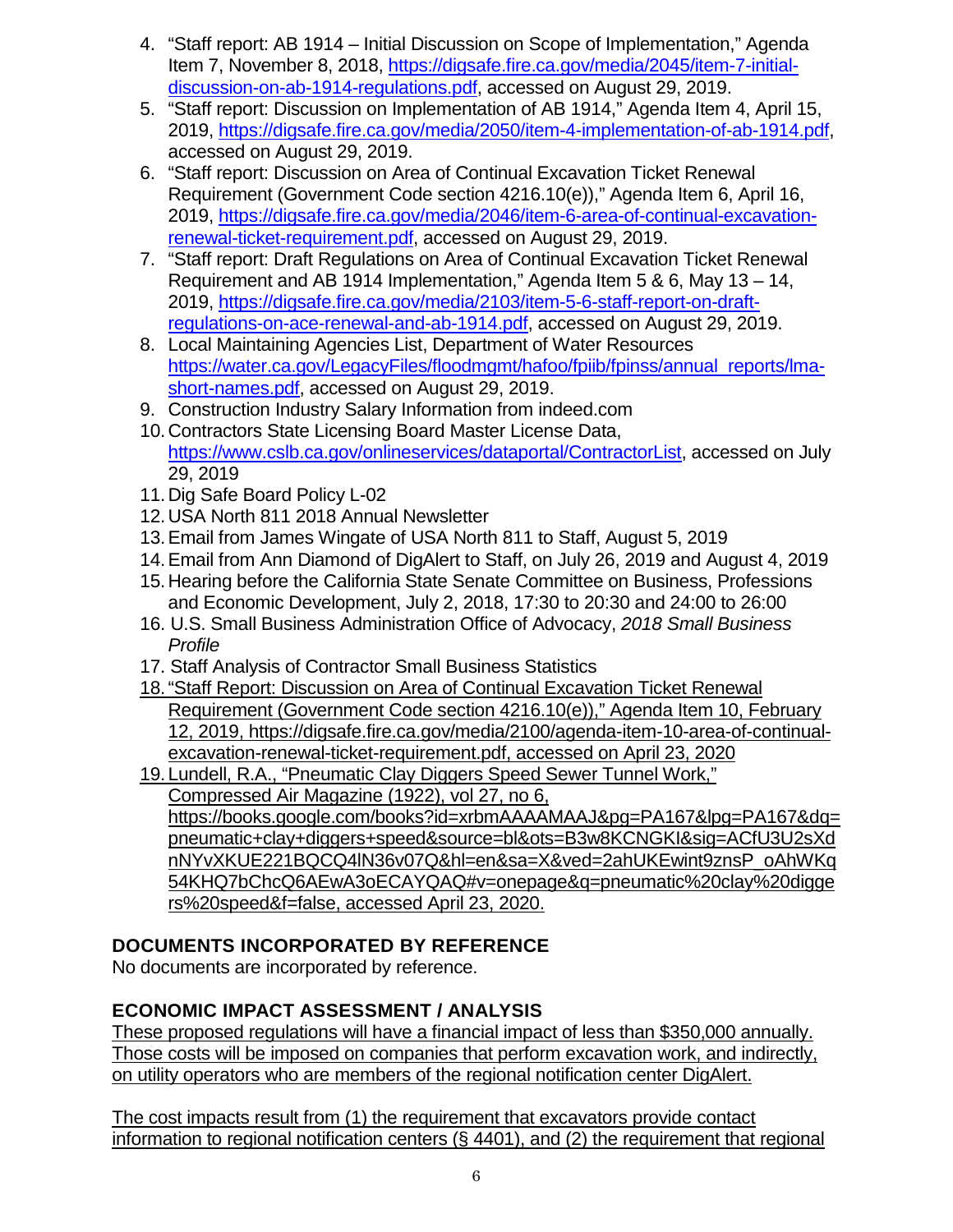notification centers provide annual reminders to holders of tickets for areas of continual excavation (§ 4310.)

*Excavator Contact Information*

Section 4401 of these proposed regulations requires excavators who obtain tickets for excavation to maintain current contact information with regional call centers, which issue the tickets. This requirement clarifies the nature of the required contact information and enables regional call centers to readily communicate with an excavator about ongoing work that may be affecting a subsurface installation.

This regulation will have a cost impact on business because it will require excavators to contact a call center if, while performing work under a dig ticket, changes are made to the persons who the excavator assigns to handle communications with utility operators. That contact may be made by either telephone or online.

The Board estimates that the time needed for an excavator to update his or her contact information to be two minutes. If this change is made by a construction foreman, who makes on average \$25.88 per hour, the cost of each update would be approximately \$0.86. Of the approximately 2 million notifications sent to the one-call centers annually, we make the assumption that 1 in every 5 tickets will need to be updated (an assumption believed to be on the high end of reasonable). The annual statewide cost for an excavator to update contact information would therefore be

(2,000,000 x 0.2) x \$0.86 = **\$344,000**

Assuming that all of this cost is borne by the state's approximately 233,000 contractors (the largest excavator group by number, aside from homeowners not subject to regulation), the cost per contractor is

\$344,000 / 233,000 = **\$1.48**

For purposes of this analysis, the Board assumes that all contractors are small businesses. The Board made that assumption to ensure that the impact on small businesses is estimated appropriately. Some contractors are small businesses, but the Board does not have information indicating how many qualify under the statutory definition.

## *Renewal of ACE Tickets*

An area of continual excavation (ACE) is a location where ongoing, or repeated, excavation is part of the normal business operation of agricultural or flood control facilities. (Gov. Code § 4216(c).) Existing law provides that for this type of work, excavators may obtain tickets that are valid for one year rather than 28 days (Gov. Code § 4216.10(d)), and that ACE tickets can be renewed. (Gov. Code § 4216.10(d).) Government Code section 4216.10(e) requires both the Board and regional call centers to either eliminate or modify the process for renewal of ACE tickets. (Gov. Code § 4216.10(e).)

Section 4310 of the proposed regulations modifies the process and has two key provisions. One, when a ticket is renewed, statute requires that the excavator and utility operator must meet at the site (Gov. Code §§ 4216.10(c)(1) & 4216.11.) The regulation permits the excavator to continue the excavation work, for up to 30 days, before that meeting occurs. This provision will create an economic benefit for excavators who renew ACE tickets and will not impose cost impacts.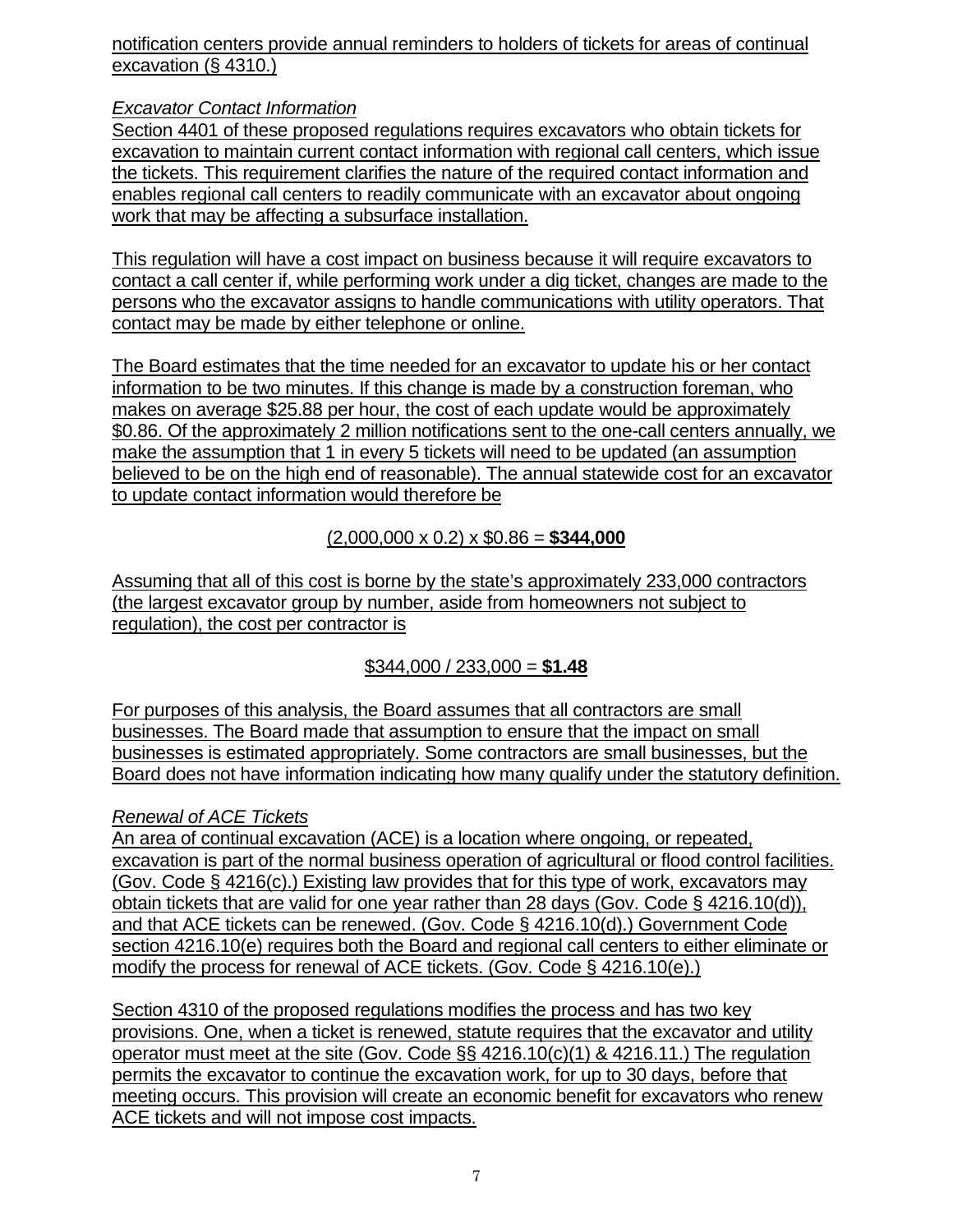Two, regional call centers will send electronic renewal reminders to ticket holders between 2 months and 10 days before expiration of the ticket. This provision will have a cost impact.

The renewal requirement will create a cost impact on one of two regional call centers. DigAlert, the southern California call center, will use SMS text messaging to send the reminders, and will incur a cost of \$ .0225 per message sent. The northern California call center, USA North 811, will not incur a cost to send the notifications. Neither one-call center has costs of sending other forms of electronic reminder messaging, such as email.

To determine the number of parcels eligible for ACE tickets—hence eligible for renewal of those tickets, staff used data on the location of petroleum pipelines and natural gas transmission pipelines, the locations of farming activities estimated from the National Land Use Dataset (NLCD, 2011), and parcel data for California. Staff presented an analysis during the February 10, 2019 Dig Safe Board meeting. Approximately 550,000 parcels contain farmland out of almost 12,700,000 parcels statewide. Of the 550,000 parcels containing farmland, about 25,000 parcels contain petroleum and/or natural gas transmission pipelines. Other types of high priority subsurface installations, such as high voltage (60 kV or greater) electric and pressurized sewer lines, are not expected to be buried below farmland in significant numbers. The number of parcels dedicated to flood control facilities, as defined by Section 4000 of Title 19 of the California Code of Regulations, is expected to be insignificant next to the number of agricultural parcels.

If we assume full compliance with the regulation, reminder notifications would need to be sent to approximately 550,000. Of this number, 77.5% are in USA North 811 territory and 22.5% are in DigAlert territory. If we further assume that all ACE ticket recipients in DigAlert territory state a preference of being reminded by SMS, where it costs \$0.0225 per message, the cost of sending a reminder would be:

## 22.5% x 550,000 x \$0.0225 = **\$2,784.38**

#### This number, which is an upper limit on the cost of reminders, would be borne by DigAlert.

The regulation is expected to create an economic benefit to excavators who renew ACE tickets because the excavator does not need to stop working until the utility operator meets with the excavator at the site. The excavator can perform the work before the meeting for up to 30 days. If this provision were not adopted, the excavator would have to stop work when the ticket expired, and could not begin again until after the meeting. This provision would affect approximately 25,000 parcels eligible for an ACE ticket and in which an onsite meeting would be required, 83.0% are in USA North 811 territory and 17.0% are in DigAlert territory. Because ACE tickets will be not issued until July, 2020, the Board does not have information that would permit the Board to quantify the value of that benefit.

### **BENEFITS TO HEALTH AND WELFARE, WORKER SAFETY, AND THE ENVIRONMENT**

The Board anticipates that these regulations will have a positive impact on worker safety and on the health and welfare of California residents. Damaging a subsurface installation, particularly one containing a flammable chemical or conducting electricity, endangers workers, emergency responders, and residents. These regulations are intended to enable excavators to more readily coordinate work with utility operators and to better protect utility installations when excavating.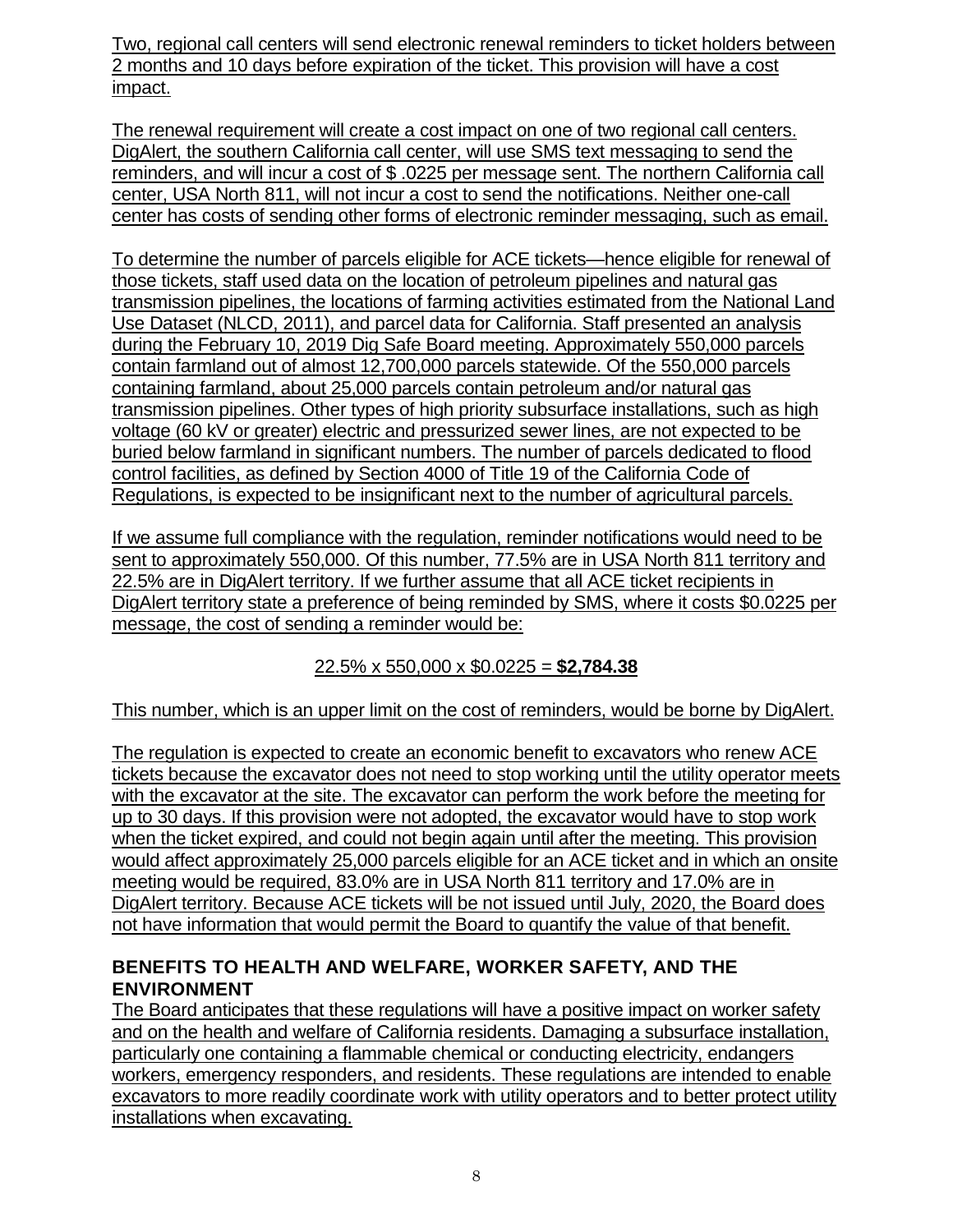Proposed regulation section 4401 will require excavators to provide, and update, contact information with regional call centers. Section 4003 will impose the same obligation on utility operators who must respond when excavators obtain a ticket from a call center. These regulations are likely to create a benefit for businesses in that they will permit operators to communicate with excavators when circumstances require, such as to schedule an onsite meeting (Gov't Code § 4216.2(c)), to mutually agree on a different start date (Gov't Code § 4216.3(a)), to discuss difficulties with access (Gov't Code § 4216.2(h)), or to alert the excavator of a facility embedded in pavement (Gov't Code § 4216.3(f)). Absent contact information, time would be wasted in efforts to reach a given excavator. The Board does not have information that would permit the value of this benefit to be quantified but believes any delay would greatly exceed the two minutes needed for an excavator to update contact information and affect many more people, making the benefit greatly outweigh the cost.

Proposed regulation section 4310 will permit excavators holding ACE tickets to continue working after the ticket is renewed and before the operator meets with the excavator at the site. Statute requires that when a ticket is renewed, the excavator and utility operator must meet at the site (Gov. Code §§ 4216.10(c)(1) & 4216.11.) The regulation permits the excavator to continue the excavation work, for up to 30 days, before that meeting occurs. This provision will create an economic benefit for excavators who renew ACE tickets because they do not have to stop work until the meeting occurs.

Proposed regulation section 4501 will permit excavators to use power tools to expose subsurface installations in certain conditions. When excavation work is to be performed near an underground utility facility, the excavator is required to locate the facility by exposing it with hand tools before using any power-driven tools.

The Board expects the regulation to create a safety benefit and an economic benefit. The expected safety benefit is based on two assumptions. One, the excavator will use the type of tool best suited to the circumstances. That tool, in a given situation, will be the tool which gives excavators the best control of the tool and the material being excavated, and so makes that tool the least likely to damage the installation. Two, the use of power equipment will allow excavators to avoid the use of certain hand tools, most often picks and driving rods, that can readily damage installations.

These assumptions are supported by survey responses provided by excavators while the Board was developing this regulation. In total, 99 excavators and operators responded to the survey. Survey responses indicated that an exception to the hand-tool rule was justified by:

- worker safety 56 responses
- the ability to dig in difficult conditions  $-71$  responses
- certain power tools are "business critical" for use near installations before the installations have been located (vacuum trucks – 88 responses, roto hammers – 45 responses, mounted hydraulic hammers – 16)
- the desire to use clay-spade-tipped roto hammers  $-60$  responses
- use of only hand tools has "increased worker injury" 50 responses

And survey responses indicated that, in the past, survey responders have used these power tools to locate subsurface installations: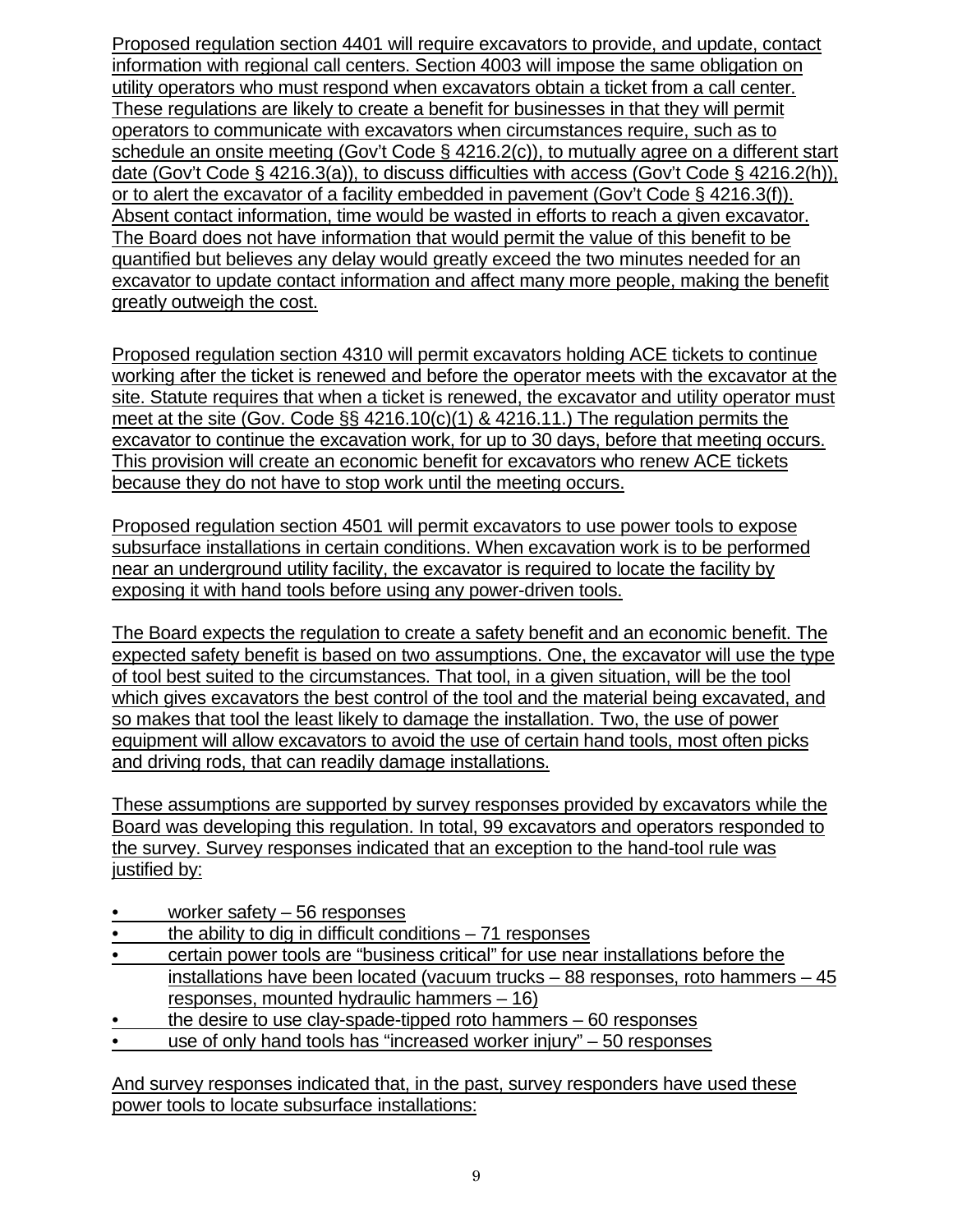- vacuum trucks 92
- clay-spade-tipped roto hammers 92
- hydraulic hammers 10

The expected economic benefit is based on the assumption that an operator will select the most expedient and cost-effective tool to perform the work.

## **THE CREATION OR ELIMINATION OF JOBS WITHIN THE STATE OF CALIFORNIA**

The Board estimates that no jobs within California will be eliminated by this proposal because the financial impact of the costs imposed is not sufficient to cause affected businesses to become less competitive or to shrink the workforce. And no jobs will be created in California because the benefits of the regulations, improved safety and cost savings, are not sufficient to drive additional hiring.

## **THE CREATION OF NEW BUSINESSES OR THE ELIMINATION OF EXISTING BUSINESSES WITHIN THE STATE OF CALIFORNIA**

The Board estimates that no businesses in California will be eliminated as a result of these proposed regulations because financial impact of the costs imposed is not sufficient to cause affected businesses to become less competitive with out-of-state businesses. And the Board estimates that no businesses in California will be created as a result of these proposed regulations because benefits, improved safety and cost savings, are not significant enough to drive the creation of new businesses with California.

## **THE EXPANSION OF BUSINESS CURRENTLY DOING BUSINESS WITHIN THE STATE OF CALIFORNIA**

The Board estimates that these regulations will not lead to the expansion of businesses in California because financial impact of the costs imposed is not sufficient to cause affected businesses to become more competitive relative to out-of-state businesses.

### **CONSIDERATION OF REASONABLE ALTERNATIVES TO THE PROPOSED REGULATIONS AND THE AGENCY'S REASONS FOR REJECTING THOSE ALTERNATIVES**

The Board considered the following alternatives to the proposed regulations.

### Alternative 1: Operator approval of power tool use

The Board considered only allowing the use of power tools in the tolerance zone following operator approval. Many operators expressed a desire to have such control over the process. Ultimately this alternative was rejected, as the Board did placed appropriate restrictions on power tool use—restricting the tool, the conditions, and the manner of use—to maintain safety that did not require operator supervision. Only in cases where the tool, conditions, and manner of use were not sufficient to complete the job would a discussion need to take place.

Requiring operator approval for use of the tool identified in the regulations, under the conditions and manner of use described in the regulations, would have increased costs of both operators and excavators. Operators would have needed to take time to analyze the request by examining facility records, their costs increasing proportional to the number of requests submitted. Excavators would have had increased costs in waiting for operators to determine whether or not to approve power tool use (to the extent that the analysis took longer than two working days from the notification), and would have had to incur the cost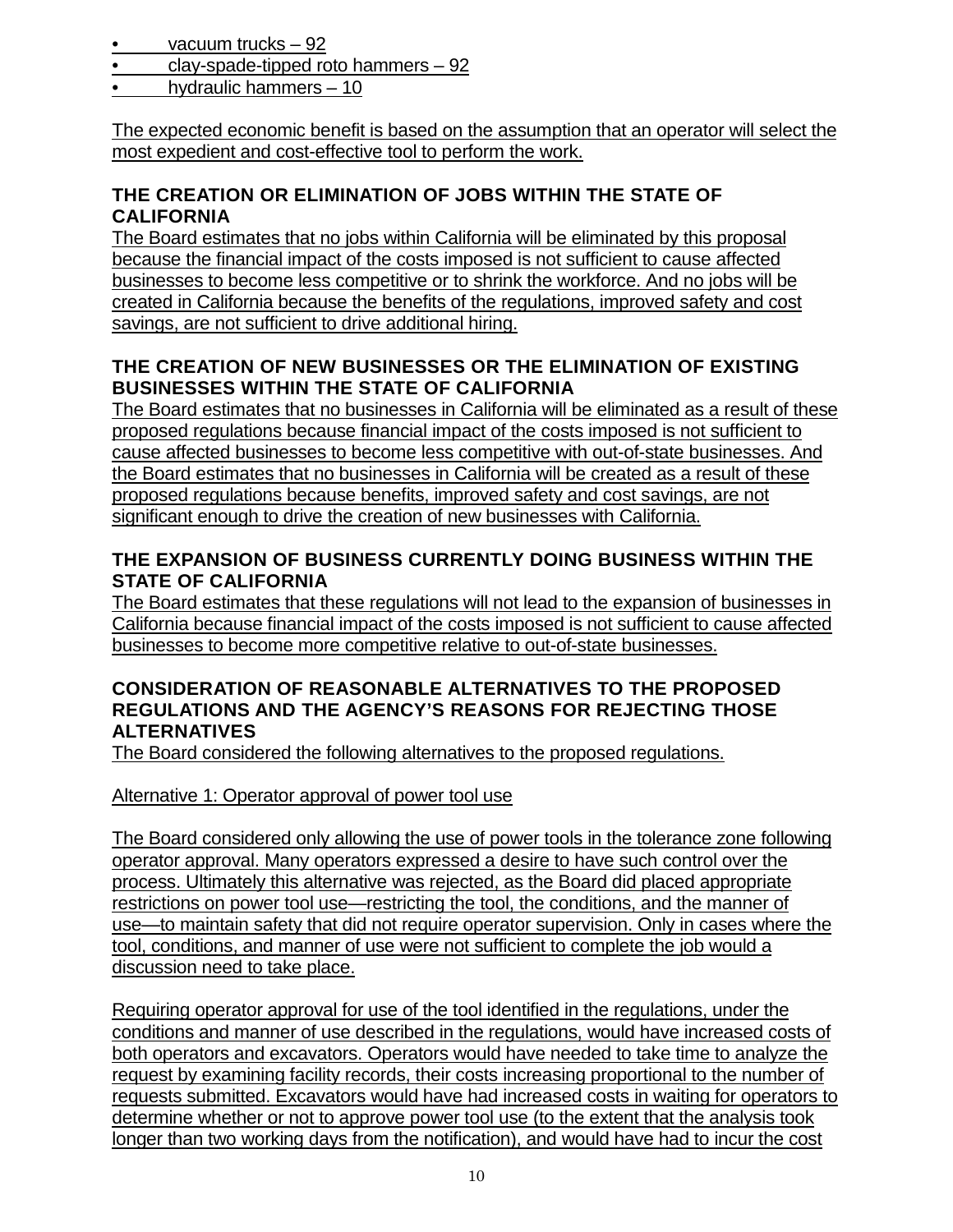of using hand tools in the cases where an operator rejected an excavator's request. The total cost of this alternative is difficult to quantify, as it creates incentives that affect behavior. An operator overwhelmed with requests may choose to reject many of them without careful analysis, as there would unlikely be any penalty for rejection, thereby shifting his costs to the excavator. Such a scenario may lead to excavators foregoing making a request an instead operating out of compliance. As requiring operator approval creates additional costs and perverse incentives, the Board rejected this alternative.

## Alternative 2: ACE ticket renewal process

The Board considered developing a process by which the renewal requirement for an area of continual excavation ticket could be eliminated through requiring operators to employ electronic positive response. The Legislature had directed the Board to develop a process by which the ACE ticket "may be modified or eliminated for areas of continual excavation in which no subsurface installations are present." The idea is that an excavator should only need to contact the one-call center once if that notification resulted in no facilities found in the area of continual excavation.

Operators may, however, respond to an excavation notice in a number of ways, including by marking the ground with paint or flags. As an average of eight operators respond to an excavation, there is no master record of how each operator responded. This problem would be solved by all operators implementing electronic positive response—a system in which operators must report on how they respond to an excavation notice electronically to the one-call center. Few California operators use electronic positive response, and the Board rejected this alternative on the basis of cost and the time it would take to implement. Requiring operators to implement electronic positive response:

- 1. Could pose significant unknown costs—of software acquisition and integration as well as retraining of staff, and
- 2. Would likely take more time for operators to implement than is allotted, as this regulation needs to be in place in advance of the first ACE tickets expiring in July 1, 2021.

Following the Board's vote to send this regulations package to public notice, the Legislature passed AB 1166 (Levine, Chapter 453, Statutes of 2019), requiring operators to adopt electronic positive response by January 1, 2021. The bill also requires the Board to approve operator applications for extensions until December 31, 2021, which is after the July 1, 2021 date in which ticket renewal regulations must be in effect. While the Board rejected this alternative based on both cost and timing, the passage of AB 1166 and the passage of time may make this alternative more reasonable in a future rulemaking.

## **REASONABLE ALTERNATIVES TO THE PROPOSED AMENDMENTS THAT WOULD LESSEN ANY ADVERSE IMPACT ON SMALL BUSINESS**

The Board has identified no alternative that would lessen adverse impact, if any, on small business and believes that there are no reasonable alternatives to the proposed regulations that would reduce any adverse impact on small business and still allow the Board to effectively enforce the regulations. However, the Board invites and will consider all public comments on alternatives to any of the proposed regulations.

# **ACTION THAT WOULD BE LESS BURDENSOME AND EQUALLY**